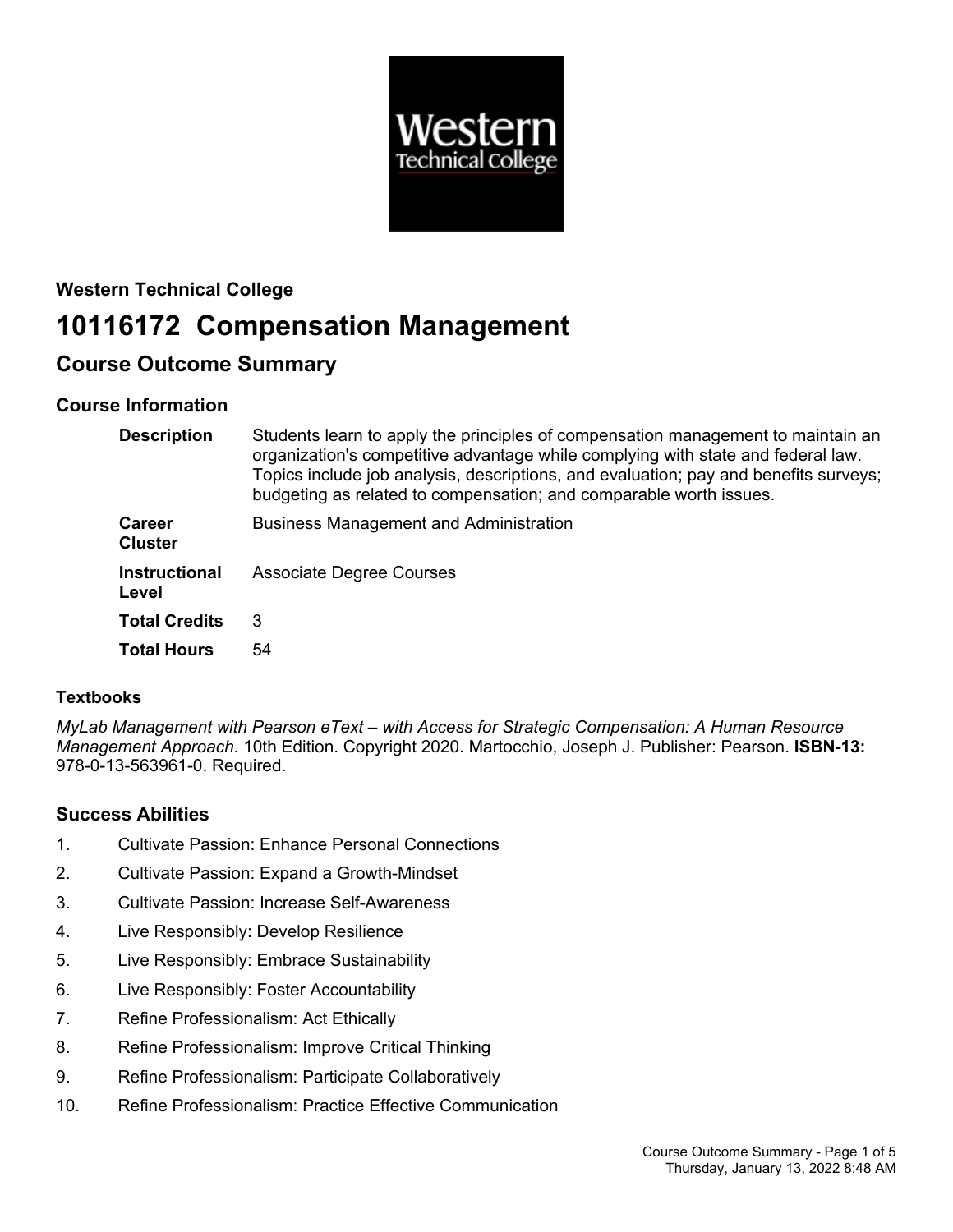## **Program Outcomes**

1. Examine organizational total rewards programs.

### **Course Competencies**

#### **1. Explore Strategic Compensation as a component of a Human Resource system.**

#### **Assessment Strategies**

- 1.1. Written Objective Test (score 70% or higher)
- 1.2. Simulation
- 1.3. Case Study

#### **Criteria**

#### *You will know you are successful when:*

- 1.1. you identify intrinsic compensation
- 1.2. you compare employee types to corporate hierarchy
- 1.3. you summarize basic compensation concepts

#### **Learning Objectives**

- 1.a. Acknowledge basic compensation concepts and the context of compensation practice
- 1.b. Review the historical perspective of compensation
- 1.c. Compare the difference between strategic and tactical compensation
- 1.d. Be aware of compensation professionals' goals within a human resource department
- 1.e. Acknowledge how compensation professionals relate to various stakeholders

#### **2. Examine of the various Federal and State laws dealing with employment.**

#### **Assessment Strategies**

- 2.1. Written Objective Test (score 70% or higher)
- 2.2. Case Study

#### **Criteria**

*You will know you are successful when:*

- 2.1. you summarize the major federal laws that address employment issues
- 2.2. you describe the state laws that address employment issues
- 2.3. you identify relevant government agencies

#### **Learning Objectives**

- 2.a. Acquaint self with the appropriate federal laws that deal with employment
- 2.b. Acquaint self with the appropriate state laws that deal with employment

#### **3. Identify an internally consistent compensation system.**

#### **Assessment Strategies**

- 3.1. Reflection
- 3.2. Written Objective Test (score 70% or higher)

#### **Criteria**

#### *You will know you are successful when:*

- 3.1. you explain the connection between compensation system and strategy
- 3.2. you justify inclusion of specific benefits
- 3.3. you justify exclusion of specific benefits
- 3.4. you compare at least five benefits

#### **Learning Objectives**

- 3.a. Acknowledge the importance of building internally consistent compensation systems
- 3.b. Explain the process of job analysis
- 3.c. Create a job description
- 3.d. Explain the process of job evaluation
- 3.e. List a variety of job evaluation techniques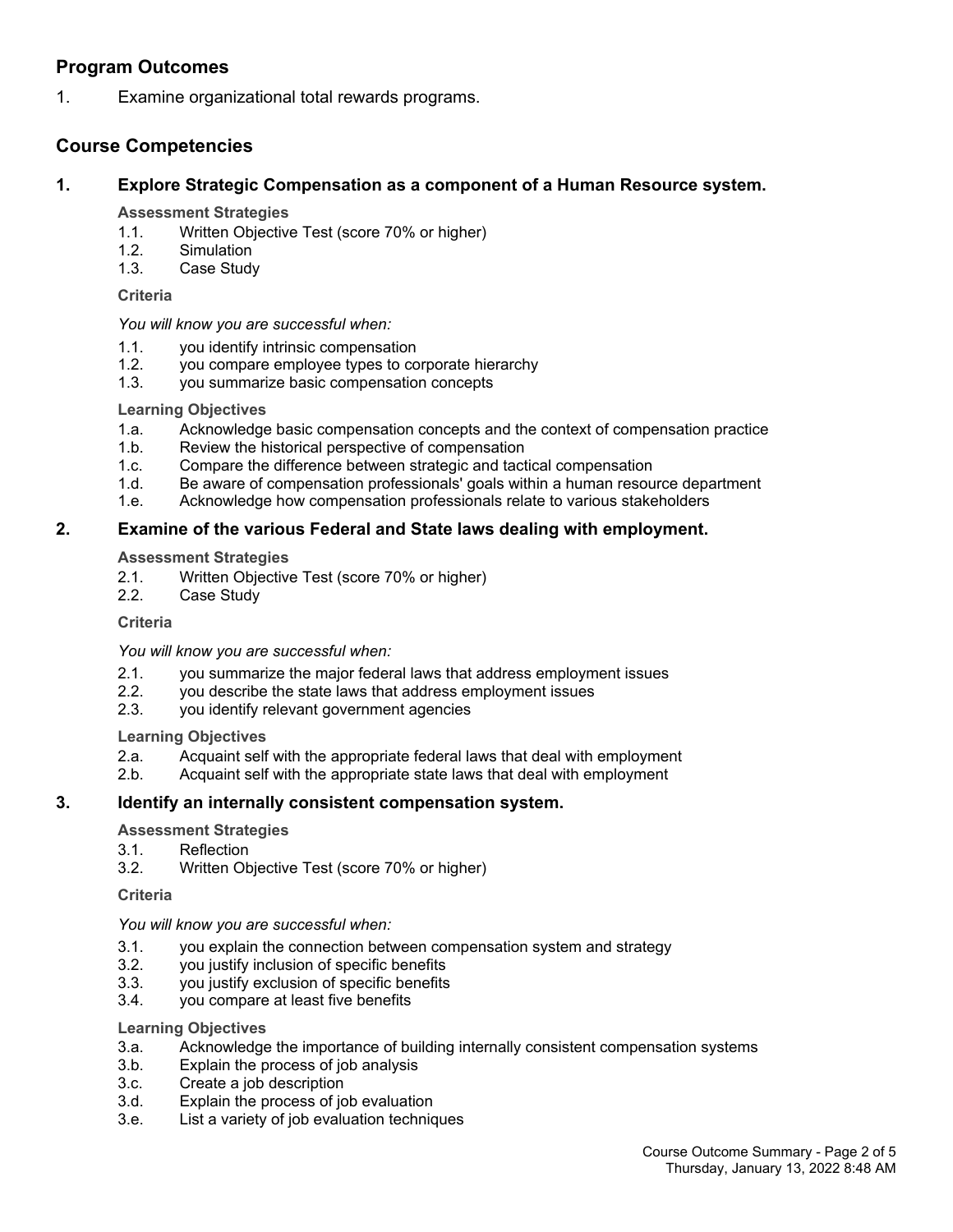- 3.f. Explain the alternatives to job evaluation
- 3.g. Acknowledge the connection between internally consistent compensation systems and competitive strategy

#### **4. Explore a market-competitive compensation system.**

#### **Assessment Strategies**

- 4.1. Demonstration
- 4.2. Written Objective Test (score 70% or higher)

#### **Criteria**

*You will know you are successful when:*

- 4.1. you summarize Bureau of Labor Statistics National Compensation Survey
- 4.2. you explain Bureau of Labor Statistics Employment Cost Index
- 4.3. you describe Bureau of Labor Statistics employer cost for employee compensation

**Learning Objectives**

- 4.a. Be aware various compensation surveys and where to obtain them
- 4.b. Analyze the statistics included in compensation surveys
- 4.c. Integrate the internal job structure with external market pay rates
- 4.d. Incorporate compensation policies and strategic mandates

#### **5. Define a pay structure that recognizes individual contributions.**

**Assessment Strategies**

- 5.1. Simulation
- 5.2. Reflection
- 5.3. Written Objective Test (score 70% or higher)

#### **Criteria**

#### *You will know you are successful when:*

- 5.1. you explain merit pay options
- 5.2. you diagnose performance problems
- 5.3. you relate performance problems to pay

#### **Learning Objectives**

- 5.a. Explain the fundamental principles of pay structure design
- 5.b. Explain a merit pay system structure
- 5.c. Explain sales incentive pay structures
- 5.d. Explain a pay-for-knowledge structure
- 5.e. Acknowledge pay structure variations including broadbanding and two-tier wage plans

#### **6. Summarize legally required benefits.**

#### **Assessment Strategies**

6.1. Written Objective Test (score 70% or higher)

#### **Learning Objectives**

- 6.a. List which employee benefits are legally required
- 6.b. Explain the Social Security Act of 1935 and its mandated protection programs
- 6.c. Acquaint self with compulsory state disability laws
- 6.d. Explain the impact of the Family and Medical Leave Act of 1993 on employment practices

#### **7. Evaluate discretionary benefits.**

#### **Assessment Strategies**

7.1. Written Objective Test (score 70% or higher)

#### **Learning Objectives**

- 7.a. Explain the role of discretionary benefits in strategic compensation
- 7.b. List the various kinds of protection programs
- 7.c. List the different types of pay for time not worked
- 7.d. List the variety of employee services available from employers<br>7.e. Explain the considerations that go along with designing and pla
- Explain the considerations that go along with designing and planning discretionary benefits programs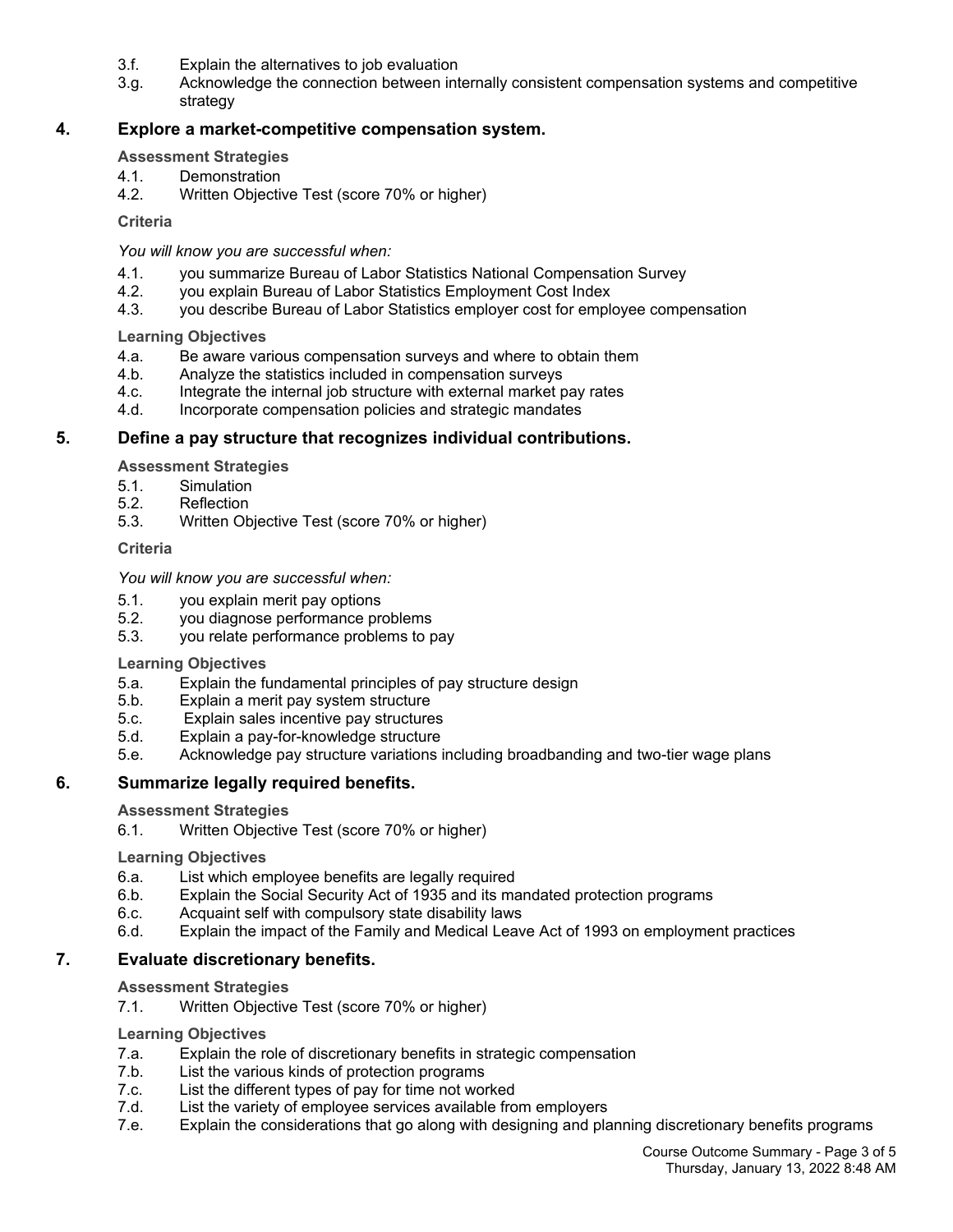7.f. Explain how discretionary benefits fit with differentiation and lowest-cost competitive strategies

#### **8. Analyze the various methods of compensating a flexible workforce.**

#### **Assessment Strategies**

- 8.1. Case Study
- 8.2. Written Objective Test (score 70% or higher)

#### **Criteria**

*You will know you are successful when:*

- 8.1. you identify flexible scheduling options
- 8.2. you explain the need to hire a flexible workforce<br>8.3. you compare alternative work arrangements
- you compare alternative work arrangements

#### **Learning Objectives**

- 8.a. Acknowledge the various groups of contingent workers and employers' reliance on them
- 8.b. Explain core and fringe compensation issues for contingent workers, flexible work schedules, compressed work weeks, and telecommuting
- 8.c. List the key features of flexible work schedules, compressed work weeks, and telecommuting
- 8.d. Acquaint self with unions' reactions to contingent workers and flexible work schedules
- 8.e. Explain the strategic issues and choices in using contingent workers

#### **9. Analyze the traditional bases for pay: seniority and merit.**

**Assessment Strategies**

- 9.1. Reflection
- 9.2. Written Objective Test (score 70% or higher)

#### **Criteria**

#### *You will know you are successful when:*

- 9.1. you explore merit pay options
- 9.2. you diagnose performance problems
- 9.3. you relate performance problems to pay

#### **Learning Objectives**

- 9.a. Explain how seniority pay practices fit with lowest cost and differentiation competitive strategies
- 9.b. Acknowledge the role of performance appraisals in the merit pay process
- 9.c. List ways to strengthen the pay-for-performance link
- 9.d. List limitations of merit pay programs
- 9.e. Explain how merit plan programs fit with lowest cost and differentiation competitive strategies

#### **10. Summarize the various methods of compensating employees using incentive pay.**

#### **Assessment Strategies**

- 10.1. Case Study
- 10.2. Written Product
- 10.3. Written Objective Test (score 70% or higher)

#### **Criteria**

*You will know you are successful when:*

- 10.1. you identify types of rewards systems
- 10.2. you compare incentives
- 10.3. you describe motivational theories
- 10.4. you examine impact on behavior

#### **Learning Objectives**

- 10.a. Acquaint self with the variety of plans that reward individual and group behavior
- 10.b. Explain profit sharing and employee stock option plans
- 10.c. List considerations for designing incentive pay plans
- 10.d. Explain how individual, group and gain sharing incentive plans contribute to differentiation and lowest cost competitive strategies

#### **11. Determine how a person-focused pay systems is structured.**